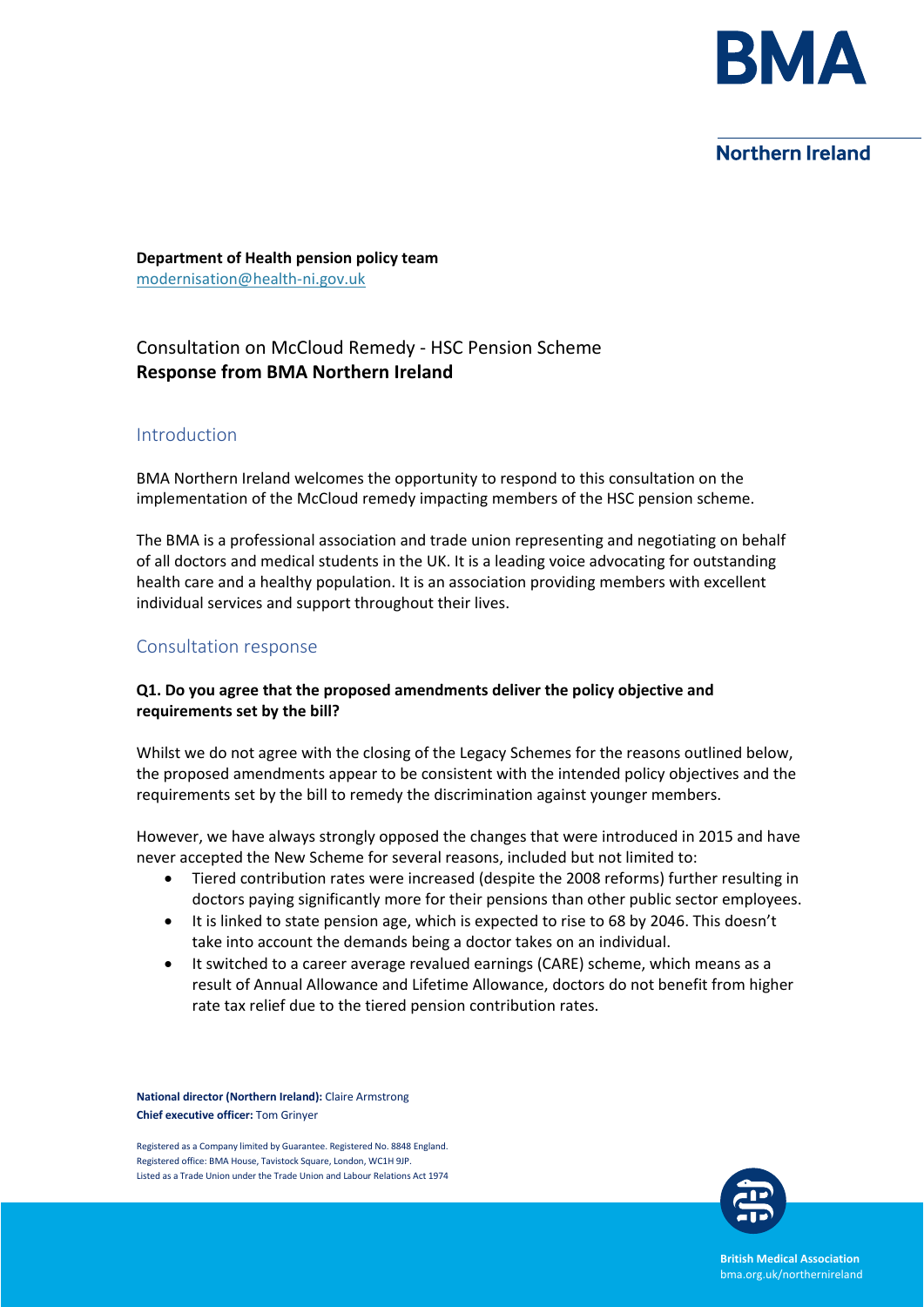

- Members are no longer able to accrue MHO benefits.
- There is the potential for negative pension input amounts in the closure of the Legacy schemes.

In now seeking to address the discrimination it caused to younger members, these proposals are subjecting older members to a detriment and disadvantage.

It has remained our position that all members should have been able to remain in their old Legacy Scheme and that members should be put back in the position in which they would have been had they been allowed to remain in the legacy scheme on and after 1 April 2015. This includes being in receipt of all benefits that flowed from legacy schemes.

#### **Q2&3. Are you aware of additional data that would help assess the potential impacts of the proposed changes on the HSC Pension Scheme membership? Are there other comments or observations on equalities impacts you would wish to make?**

We would reiterate our comments above is relation to the closing of the legacy schemes and their detrimental and disadvantageous impact on older members.

Further to this, female members in particular (specifically those working less than full time) or those with a disability (who may be more likely to work less than full time) are set to be placed at a significant disadvantage as a result of the changes proposed.

Whilst the UK Government and the Northern Ireland Department of Health's stated position is that these steps are required to remedy the discrimination found in the McCloud/Sargeant litigation, they are only having to take these steps because of their own actions, and yet again members are being placed at a disadvantage and detriment. We firmly believe that no member should be disadvantaged by this situation and would again reiterate our position that all members should have been able to remain in their Legacy Scheme.

## **Question 4 - Do you think there are any other benefits, costs or wider impacts of these proposed amendments that have not been mentioned yet?**

We note that the remit of this consultation is restricted and limited to the logistics of closing the legacy schemes and then transferring members to the new scheme with effect from  $1<sup>st</sup>$  April 2022. We have provided our response to the consultation on that basis. The BMA has consistently raised concerns as to the detriments and disadvantages suffered by members as a result of the discriminatory treatment imposed through the various consultations undertaken and the ongoing litigation in the employment tribunal.

We also wish to raise our concern in relation to the potential for unfair treatment towards those who have made an ill health retirement application before 31 March 2022 but who don't receive the initial outcome until after 1 April 2022. It is crucial that no member should be disadvantaged by the differences between the Legacy Schemes and the New Scheme as to illhealth retirement. The proposed Regulations do put in place arrangements for outstanding